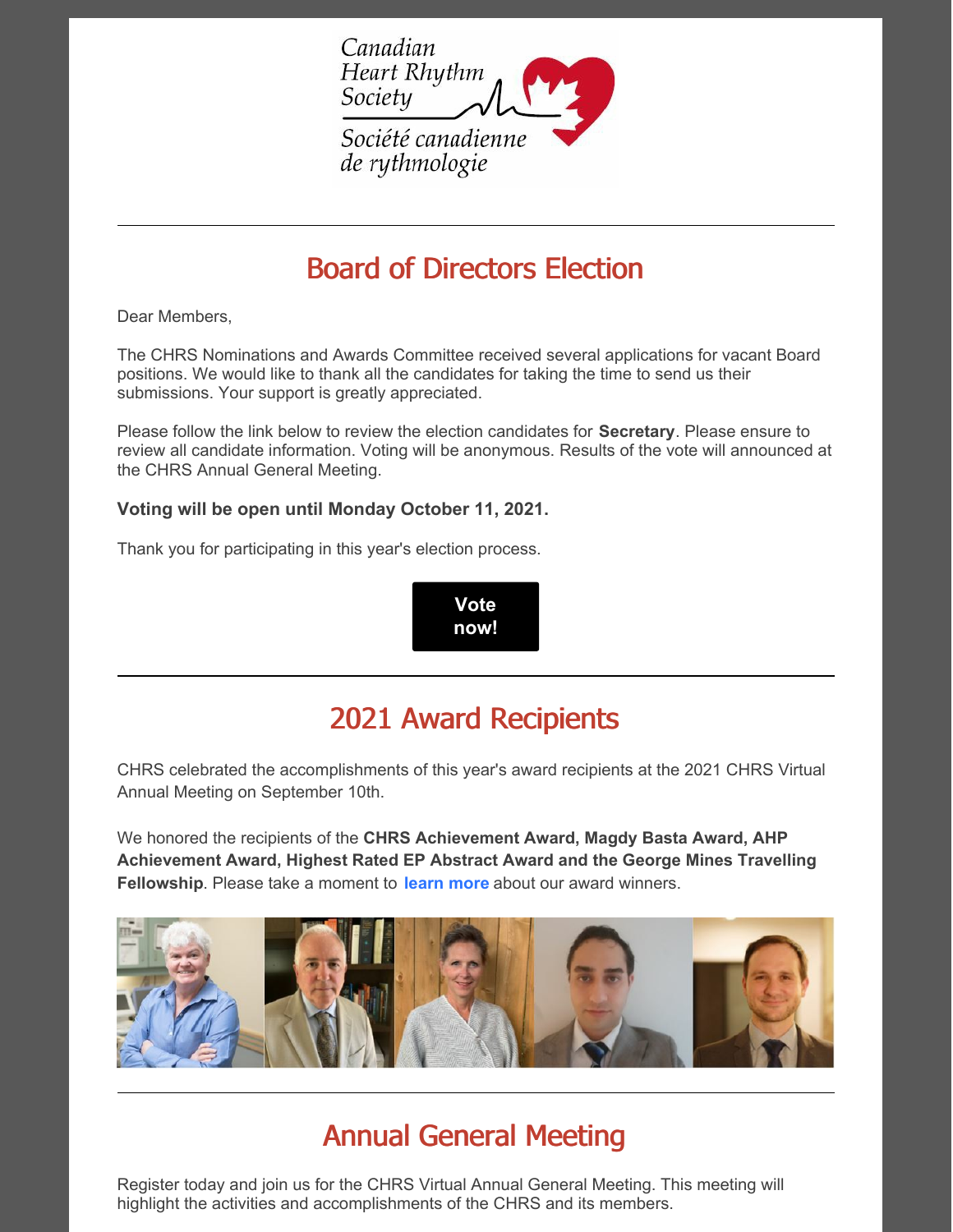**CHRS Virtual Annual General Meeting Tuesday October 26, 2021 8:00 - 9:00 PM EDT**

The AGM is an excellent opportunity to find out what the Society has been doing for you. Meeting material will follow.

**[Register](https://zoom.us/meeting/register/tJAkcuqoqzwtE9APykyHDlWfxNYasdIenxgQ) now**

# AF Guidelines Webinar Series

#### AF Guidelines: Focus on screening and prevention

Join us **Thursday, September 23, 2021, at 8:00 PM EDT** for the last of three interactive case-based webinars highlighting content from the **2020 Canadian Cardiovascular [Society/Canadian](https://www.onlinecjc.ca/article/S0828-282X(20)30991-0/fulltext) Heart Rhythm Society Comprehensive Guidelines for the Management of Atrial Fibrillation.**



This webinar, co-hosted by Dr. Laurent Macle and Dr. Jason Andrade, and presented by Dr. Paul Dorian, Dr. Jeff Healey, Dr. Ratika Parkash, and Dr. Roopinder Sandhu, focuses on the identification and management of risk factors associated with AF, recommendations for screening and detection of AF and explores subclinical AF and considerations for AF and exercise.

Click **[here](https://ccs.ca/app/uploads/2021/09/AF-WEBINARS-EN.pdf)** for more information on the full webinar series.

**[Register](https://register.gotowebinar.com/register/5308641564469558031) now**

# Member Spotlight

The CHRS Member Spotlight offers an opportunity to share your story with your colleagues. Each month we aim to feature an individual member to learn more about our peers and strengthen the awareness of the EP profession and the CHRS.

Examples of Member Spotlight features can be:

- A recent publication
- Development of a new tool
- An award recognizing an achievement
- Retirement announcement
- New degree or certification
- Your institution's initiatives
- Career moves

Do you or someone you know want to be featured in our monthly Member Spotlight? Please contact us with your submission! Click **[here](https://www.chrsonline.ca/about-us/member-spotlight)** to learn more about our featured members.

# CCC 2021 Digital